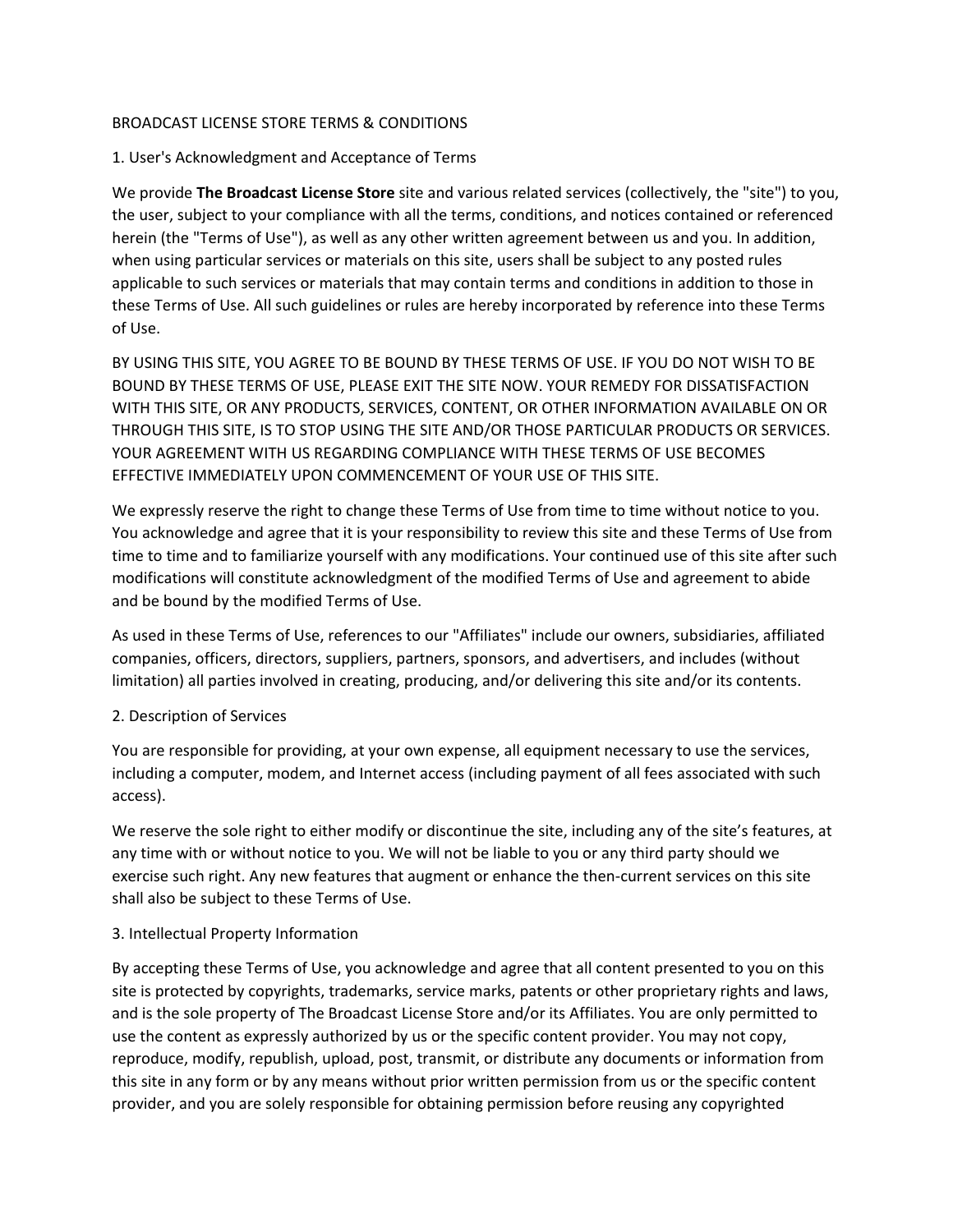material that is available on this site. Any unauthorized use of the materials appearing on this site may violate copyright, trademark, and other applicable laws and could result in criminal or civil penalties.

All custom graphics, icons, logos and service names are registered trademarks, trademarks or service marks of **The Broadcast License Store** or its Affiliates. All other trademarks or service marks are property of their respective owners. Nothing in these Terms of Use grants you any right to use any trademark, service mark, logo, and/or the name of **The Broadcast License Store** or its Affiliates.

### 4. Disclaimer of Warranties

ALL MATERIALS AND SERVICES ON THIS SITE ARE PROVIDED ON AN "AS IS" AND "AS AVAILABLE" BASIS WITHOUT WARRANTY OF ANY KIND, EITHER EXPRESS OR IMPLIED, INCLUDING, BUT NOT LIMITED TO, THE IMPLIED WARRANTIES OF MERCHANTABILITY OR FITNESS FOR A PARTICULAR PURPOSE, OR THE WARRANTY OF NON-INFRINGEMENT. WITHOUT LIMITING THE FOREGOING, WE MAKE NO WARRANTY THAT (A) THE SERVICES AND MATERIALS WILL MEET YOUR REQUIREMENTS, (B) THE SERVICES AND MATERIALS WILL BE UNINTERRUPTED, TIMELY, SECURE, OR ERROR-FREE, (C) THE RESULTS THAT MAY BE OBTAINED FROM THE USE OF THE SERVICES OR MATERIALS WILL BE EFFECTIVE, ACCURATE OR RELIABLE, OR (D) THE QUALITY OF ANY PRODUCTS, SERVICES, OR INFORMATION PURCHASED OR OBTAINED BY YOU FROM THE SITE FROM US OR OUR AFFILIATES WILL MEET YOUR EXPECTATIONS OR BE FREE FROM MISTAKES, ERRORS OR DEFECTS.

THIS SITE COULD INCLUDE TECHNICAL OR OTHER MISTAKES, INACCURACIES OR TYPOGRAPHICAL ERRORS. WE MAY MAKE CHANGES TO THE MATERIALS AND SERVICES AT THIS SITE, INCLUDING THE PRICES AND DESCRIPTIONS OF ANY PRODUCTS LISTED HEREIN, AT ANY TIME WITHOUT NOTICE. THE MATERIALS OR SERVICES AT THIS SITE MAY BE OUT OF DATE, AND WE MAKE NO COMMITMENT TO UPDATE SUCH MATERIALS OR SERVICES.

THE USE OF THE SERVICES OR THE DOWNLOADING OR OTHER ACQUISITION OF ANY MATERIALS THROUGH THIS SITE IS DONE AT YOUR OWN DISCRETION AND RISK AND WITH YOUR AGREEMENT THAT YOU WILL BE SOLELY RESPONSIBLE FOR ANY DAMAGE TO YOUR COMPUTER SYSTEM OR LOSS OF DATA THAT RESULTS FROM SUCH ACTIVITIES.

Content available through this site often represents the opinions and judgments of an information provider, site user, or other person or entity not connected with us. We do not endorse, nor are we responsible for the accuracy or reliability of, any opinion, advice, or statement made by anyone other than an authorized The Broadcast License Store spokesperson speaking in his/her official capacity.

You understand and agree that temporary interruptions of the services available through this site may occur as normal events. You further understand and agree that we have no control over third party networks you may access in the course of the use of this site, and therefore, delays and disruption of other network transmissions are completely beyond our control.

You understand and agree that the services available on this site are provided "AS IS" and that we assume no responsibility for the timeliness, deletion, mis-delivery or failure to store any user communications or personalization settings.

SOME STATES OR JURISDICTIONS DO NOT ALLOW THE EXCLUSION OF CERTAIN WARRANTIES, SO SOME OF THE ABOVE LIMITATIONS MAY NOT APPLY TO YOU.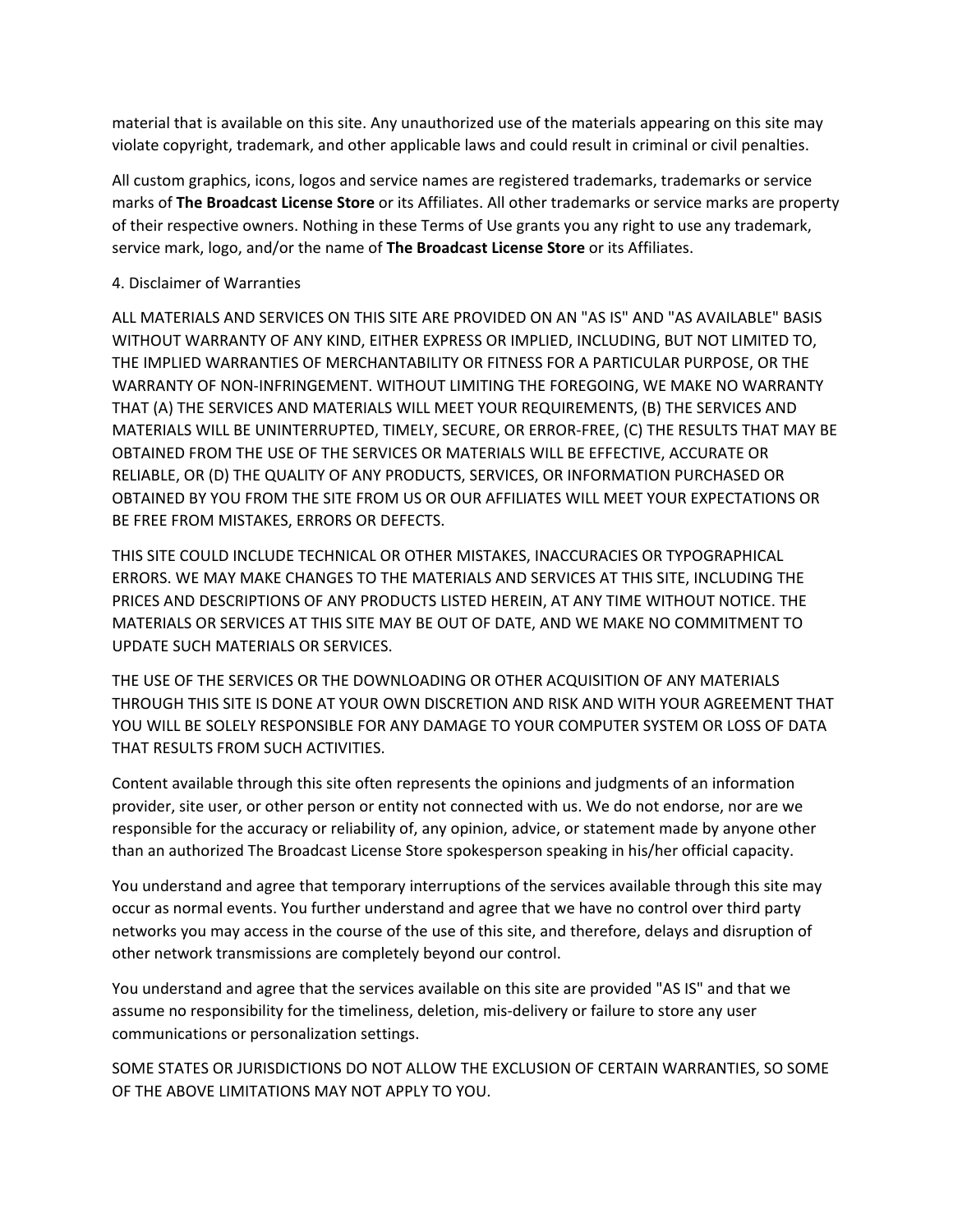### 5. E-mail, Messaging, Blogging, and Chat Services

We may make email, messaging, blogging, or chat services (collectively, "Communications") available to users of our site, either directly or through a third-party provider. We make available separate supplemental agreements characterizing the relationship between you and us that, except where expressly noted or contradictory, includes these Terms.

We will not inspect or disclose the contents of private Communications except with the consent of the sender or the recipient, or in the narrowly-defined situations provided under the Electronic Communications Privacy Act, or as other required by law or by court or governmental order. Further information is available in our Privacy Policy.

We may employ automated monitoring devices or techniques to protect our users from mass unsolicited communications (also known as "spam") and/or other types of electronic communications that we deem inconsistent with our business purposes. However, such devices or techniques are not perfect, and we will not be responsible for any legitimate communication that is blocked, or for any unsolicited communication that is not blocked.

Mailboxes may have a limited storage capacity. If you exceed the maximum permitted storage space, we may employ automated devices that delete or block email messages that exceed the limit. We will not be responsible for such deleted or blocked messages.

#### 6. International Use

Although this site may be accessible worldwide, we make no representation that materials on this site are appropriate or available for use in locations outside the United States, and accessing them from territories where their contents are illegal is prohibited. Those who choose to access this site from other locations do so on their own initiative and are responsible for compliance with local laws. Any offer for any product, service, and/or information made in connection with this site is void where prohibited.

### 7. Termination of Use

You agree that we may, in our sole discretion, terminate or suspend your access to all or part of the site with or without notice and for any reason, including, without limitation, breach of these Terms of Use. Any suspected fraudulent, abusive or illegal activity may be grounds for terminating your relationship and may be referred to appropriate law enforcement authorities.

Upon termination or suspension, regardless of the reasons therefore, your right to use the services available on this site immediately ceases, and you acknowledge and agree that we may immediately deactivate or delete your account and all related information and files in your account and/or bar any further access to such files or this site. We shall not be liable to you or any third party for any claims or damages arising out of any termination or suspension or any other actions taken by us in connection with such termination or suspension.

### 8. Governing Law

This site (excluding any linked sites) is controlled by us from our offices within the State of Texas, United States of America. It can be accessed from all 50 states, as well as from other countries around the world. As each of these places has laws that may differ from those of Texas, by accessing this site both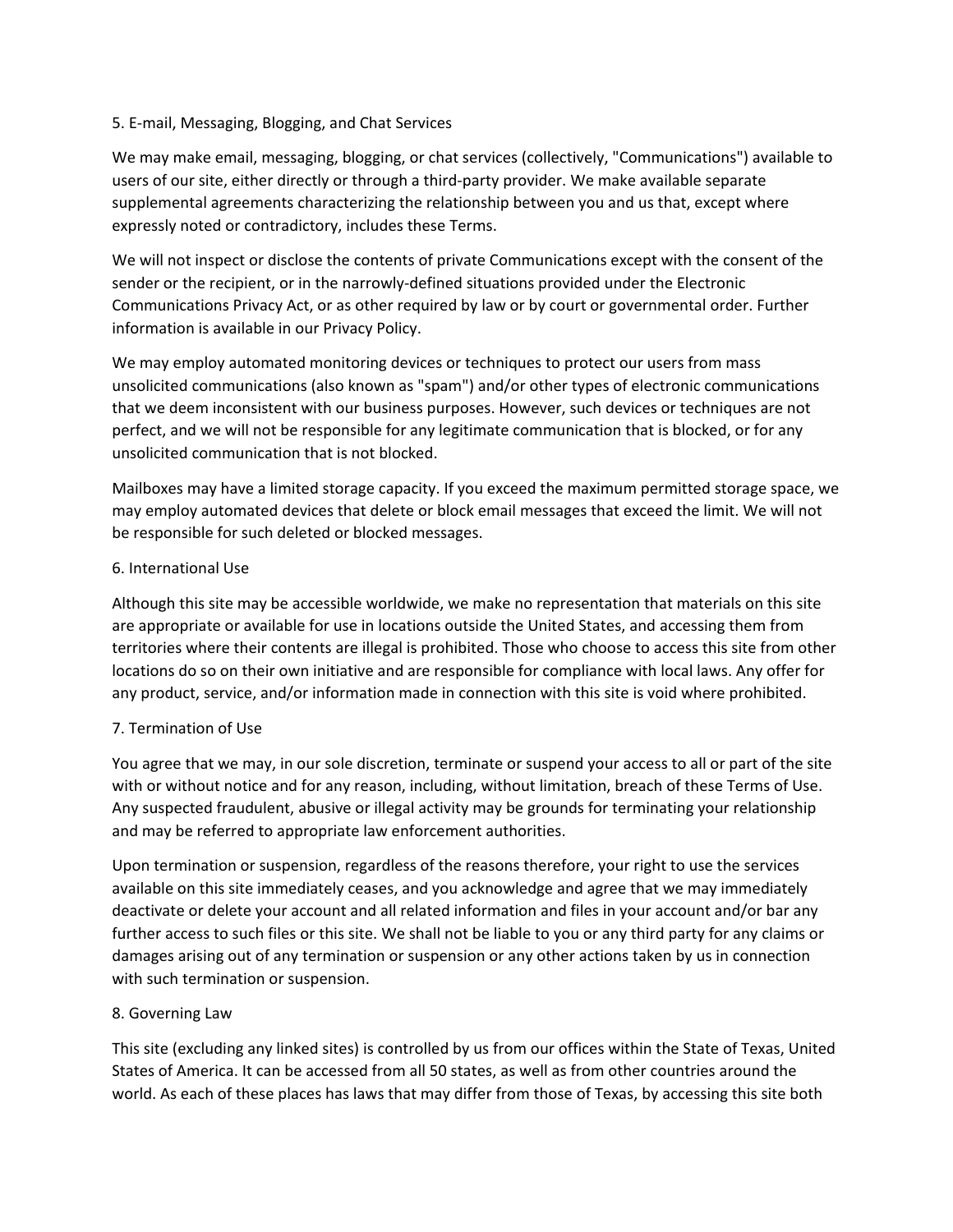of us agree that the statutes and laws of the State of Texas, without regard to the conflicts of laws principles thereof and the United Nations Convention on the International Sales of Goods, will apply to all matters relating to the use of this site and the purchase of products and services available through this site. Each of us agrees and hereby submits to the exclusive personal jurisdiction and venue any court of competent jurisdiction within the State of Texas with respect to such matters.

### 9. Notices

All notices to a party shall be in writing and shall be made either via email or conventional mail. Notices to us must be sent to the attention of Craig Ruark at [info@thebroadcastlicensestore.com](mailto:info@thebroadcastlicensestore.com) if by email, or at 1950 Towering Pines St, Las Vegas Nevada 89135 if by conventional mail. Notices to you may be sent to the address supplied by you as part of your Registration Data. In addition, we may broadcast notices or messages through the site to inform you of changes to the site or other matters of importance, and such broadcasts shall constitute notice to you at the time of sending.

## 10. Entire Agreement

These terms and conditions constitute the entire agreement and understanding between us concerning the subject matter of this agreement and supersedes all prior agreements and understandings of the parties with respect to that subject matter. These Terms of Use may not be altered, supplemented, or amended by the use of any other document(s). Any attempt to alter, supplement or amend this document or to enter an order for products or services which are subject to additional or altered terms and conditions shall be null and void unless otherwise agreed to in a written agreement signed by you and us. To the extent that anything in or associated with this site is in conflict or inconsistent with these Terms of Use, these Terms of Use shall take precedence.

# 11. Miscellaneous

In any action to enforce these Terms of Use, the prevailing party will be entitled to costs and attorneys fees. Any cause of action brought by you against us or our Affiliates must be instituted with one year after the cause of action arises or be deemed forever waived and barred.

You may not assign your rights and obligations under these Terms of Use to any party, and any purported attempt to do so will be null and void. We may free assign our rights and obligations under these Terms of Use.

You agree not to sell, resell, reproduce, duplicate, copy, or use for any commercial purposes any portion of this site, or use of or access to this site.

In addition to any excuse provided by applicable law, we shall be excused from liability for non-delivery or delay in delivery of products and services available through our site arising from any event beyond our reasonable control, whether or not foreseeable by either party, including but not limited to, labor disturbance, war, fire, accident, adverse weather, inability to secure transportation, governmental act or regulation, and other causes or events beyond our reasonable control, whether or not similar to those which are enumerated above.

If any part of these Terms of Use is held invalid or unenforceable, that portion shall be construed in a manner consistent with applicable law to reflect, as nearly as possible, the original intentions of the parties and the remaining portions shall remain in full force and effect.